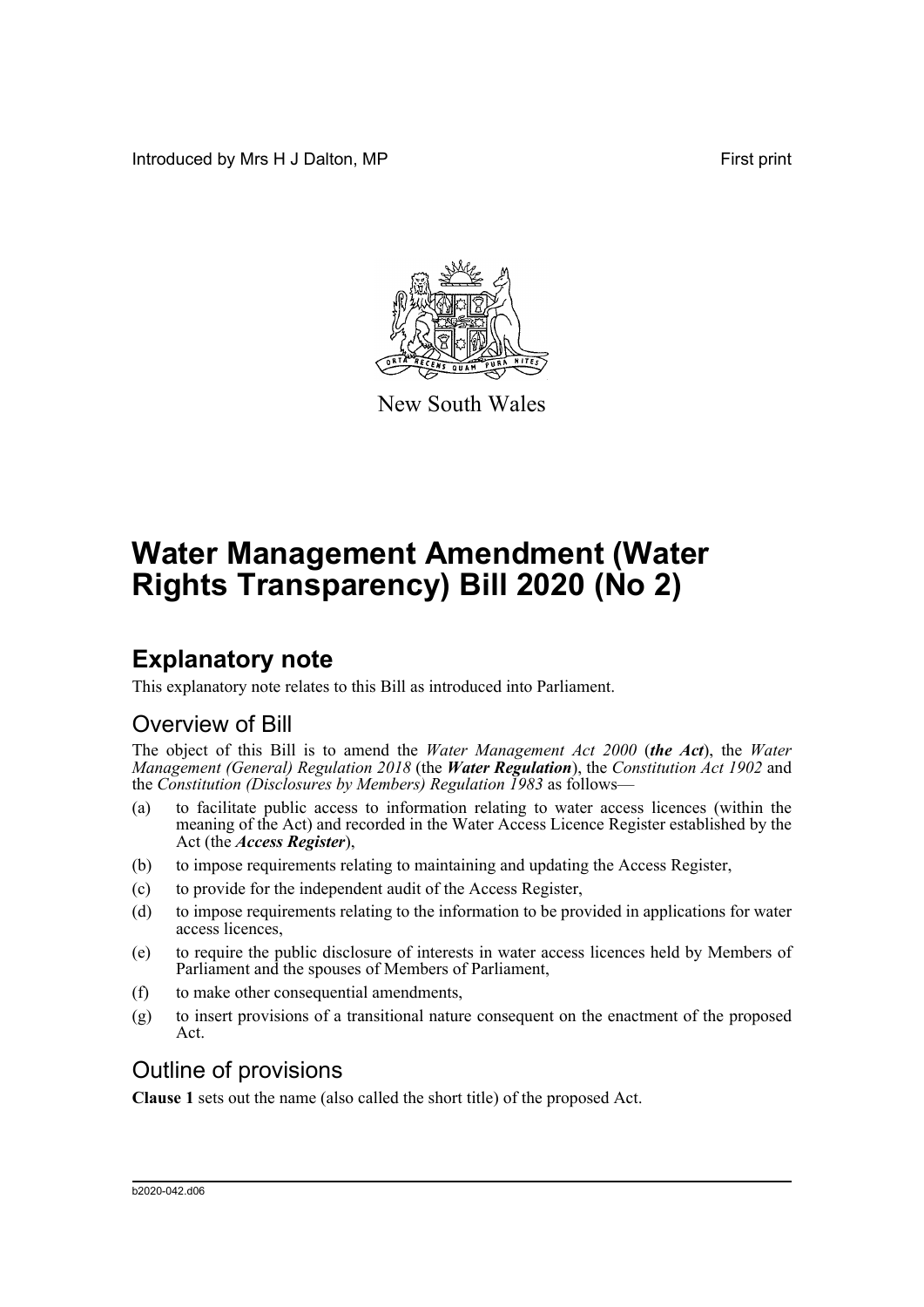**Clause 2** provides for the commencement of the proposed Act on the date of assent to the proposed Act.

### **Schedule 1 Amendment of Water Management Act 2000 No 92**

**Schedule 1[1]** amends section 71 to provide that the Minister for Water, Property and Housing (the *Minister*) may determine the form and manner of the Access Register subject to requirements imposed by substituted section 71J and proposed section 71JA. The proposed amendment also clarifies that the purposes of the Access Register include creating, maintaining and updating records relating to water access licences and licence holders and facilitating public access to those records.

**Schedule 1[2]** inserts proposed section 71CA, which provides for the independent audit of the Access Register by the Natural Resources Commission by 31 December 2020 and at subsequent intervals of 2 years.

**Schedule 1[5]** requires the Minister to ensure that the Access Register is kept up to date and, in particular, that the Access Register is amended to record changes of details of water access licences.

**Schedule 1[6]** regulates access to information recorded in the Access Register. Substituted section 71J provides for the information to be made publicly available through an electronic search facility and prohibits restrictions being placed on access to the information (other than a requirement for payment of an approved fee). The substituted section also creates a regulation-making power for or with respect to the authentication of searches and certification of search results. Proposed section 71JA requires the Access Register to be searchable by means of the entry of certain details relating to water access licences. **Schedule 1[3], [4] and [7]** make consequential amendments.

**Schedule 1[8]** inserts additional categories of information relating to water access licences that are to be recorded in the Access Register by the Minister when registering those licences.

**Schedule 1[9]** inserts a transitional provision requiring the holder or co-holder of a water access licence that is in force on the day on which the proposed Act commences, or for which an application was made but not determined by that day, to provide the Minister with additional information relating to that licence. The information corresponds with information that the proposed Act requires to be included in the approved form for a water access licence application. A failure to comply may result in the cancellation of the relevant water access licence and will make the holder or co-holder ineligible to apply for further water access licences for the duration of the non-compliance. The Minister is to ensure that the additional information is recorded in the Access Register.

# **Schedule 2 Amendment of other legislation**

**Schedule 2.1[1]** inserts proposed section 14A(1A) in the *Constitution Act 1902*. The proposed subsection clarifies that a regulation made under section 14A(1) of that Act may require the disclosure of pecuniary interests or other matters held by or relating to spouses of Members of either House of Parliament. **Schedule 2.1[2]** makes a consequential amendment.

**Schedule 2.2[3]** inserts proposed clause 8A in the *Constitution (Disclosures by Members) Regulation 1983*. The proposed clause requires a Member of Parliament to disclose, with limited exceptions, the water access licence number of each water access licence in which the Member or the Member's spouse (if any) has an interest (or had an interest at any time during the period of 5 years ending on the date on which the Member takes the pledge of loyalty) and the nature of that interest. **Schedule 2.2[1], [2] and [4]–[11]** make consequential amendments.

**Schedule 2.3[2]** amends the Water Regulation to require an application for a water access licence under Part 2 of Chapter 3 of the Act to be verified by statutory declaration.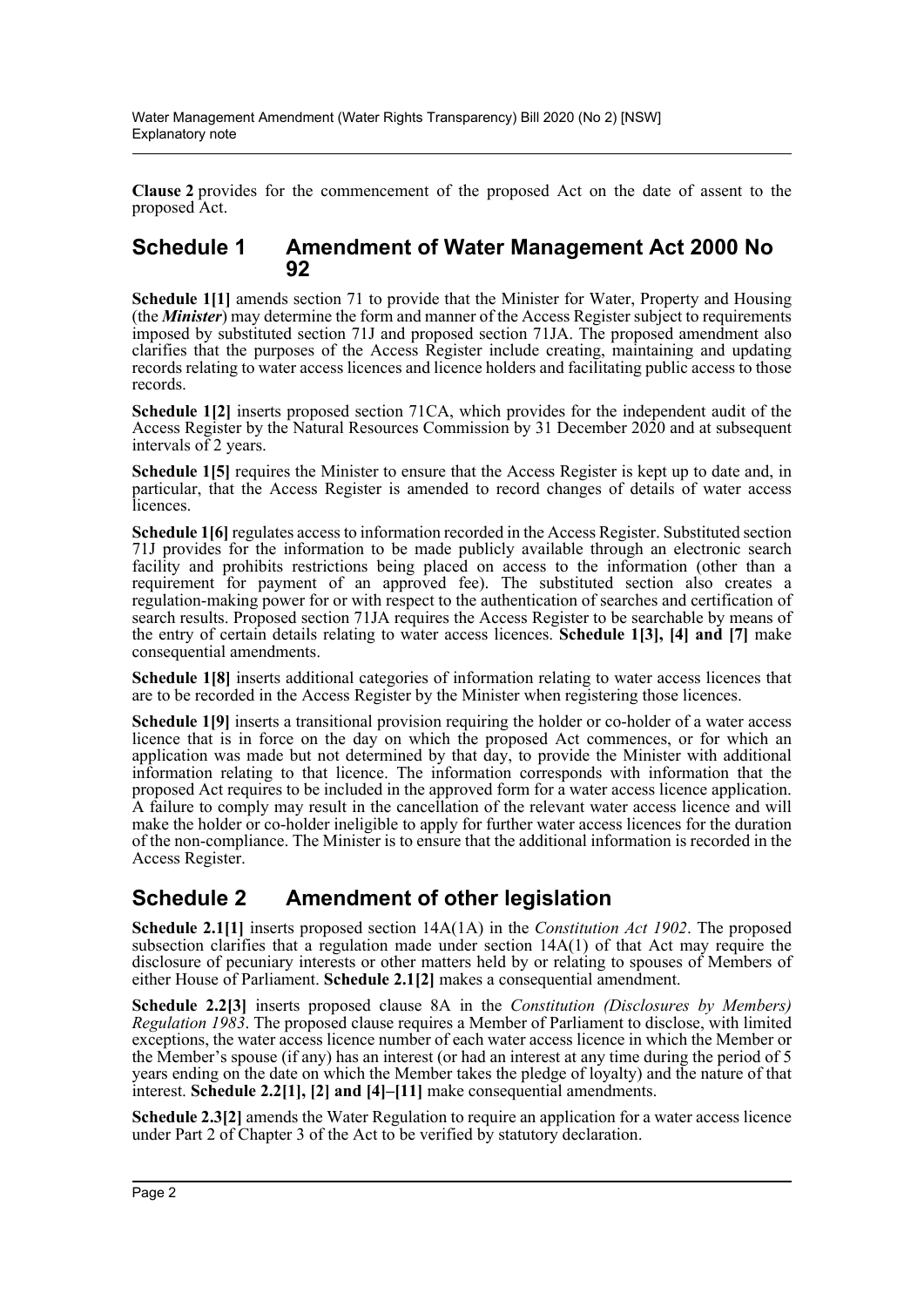**Schedule 2.3[3]** inserts proposed clause 9(1A) in the Water Regulation. The proposed subclause specifies information that is to be required by the approved form for an application for a water access licence under Part 2 of Chapter 3 of the Act. **Schedule 2.3[1]** makes a consequential amendment.

**Schedule 2.3[4]** amends the Water Regulation to require the holder or co-holder of a water access licence to notify the Minister of any change of details of the licence recorded in the Access Register within 28 days of becoming aware of the change.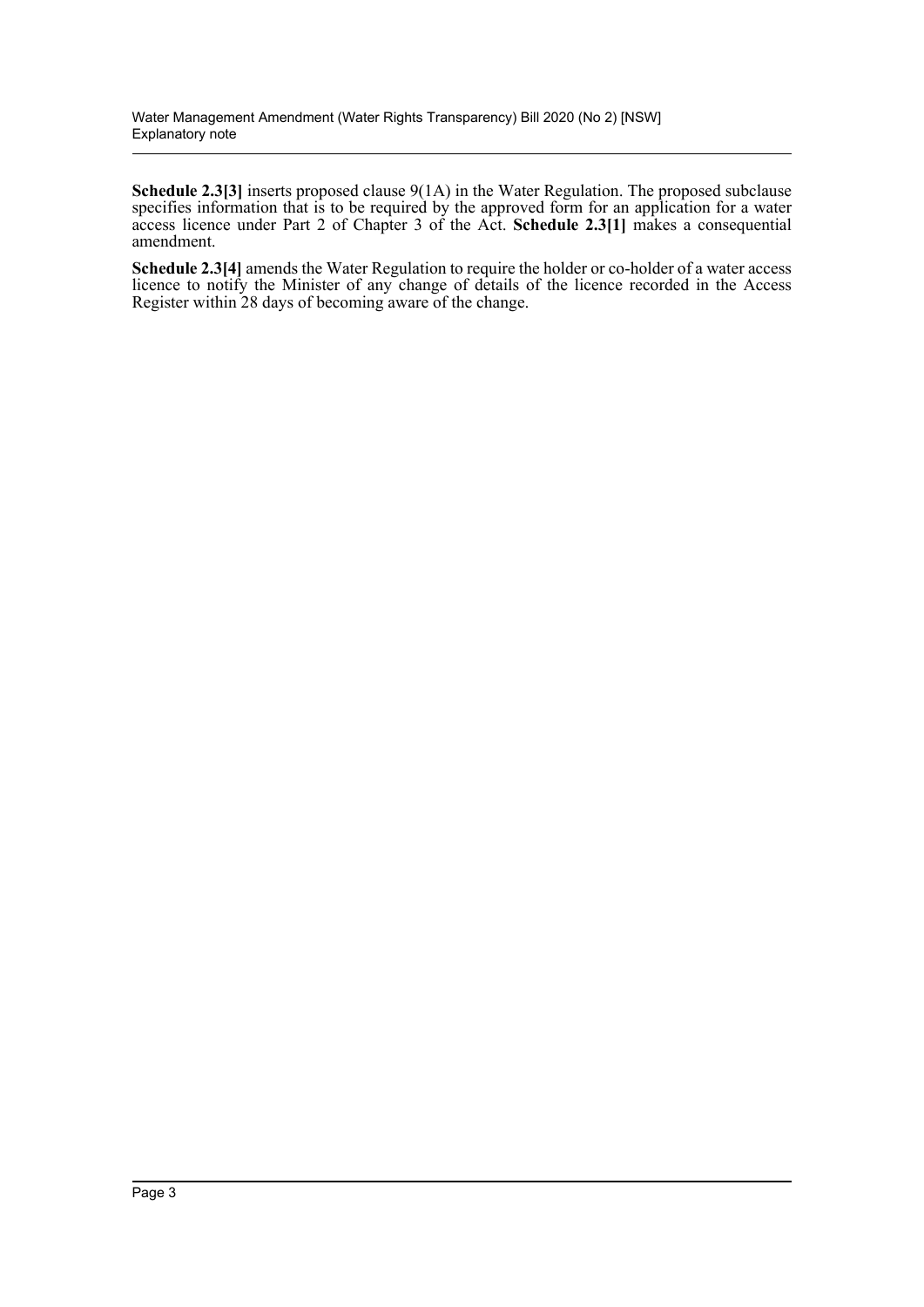Introduced by Mrs H J Dalton, MP **First** print

Page



New South Wales

# **Water Management Amendment (Water Rights Transparency) Bill 2020 (No 2)**

# **Contents**

|                   |    |                                              | Page |
|-------------------|----|----------------------------------------------|------|
|                   |    | Name of Act                                  |      |
|                   | 2. | Commencement                                 |      |
| <b>Schedule 1</b> |    | Amendment of Water Management Act 2000 No 92 |      |
| <b>Schedule 2</b> |    | Amendment of other legislation               |      |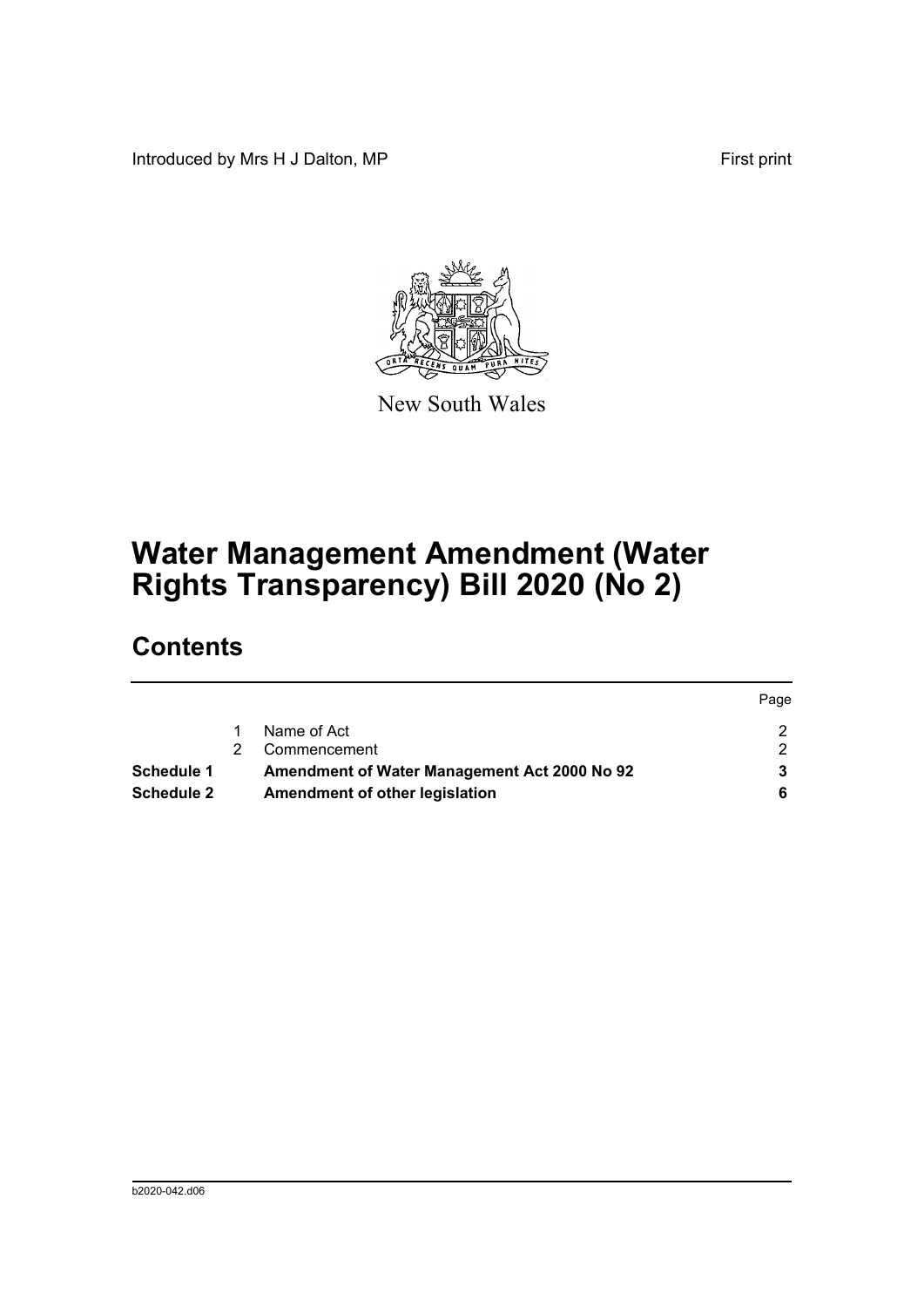

New South Wales

# **Water Management Amendment (Water Rights Transparency) Bill 2020 (No 2)**

No , 2020

## **A Bill for**

An Act to amend the *Water Management Act 2000* with respect to the provision, maintenance and accessibility of information relating to water access licences; and for other purposes.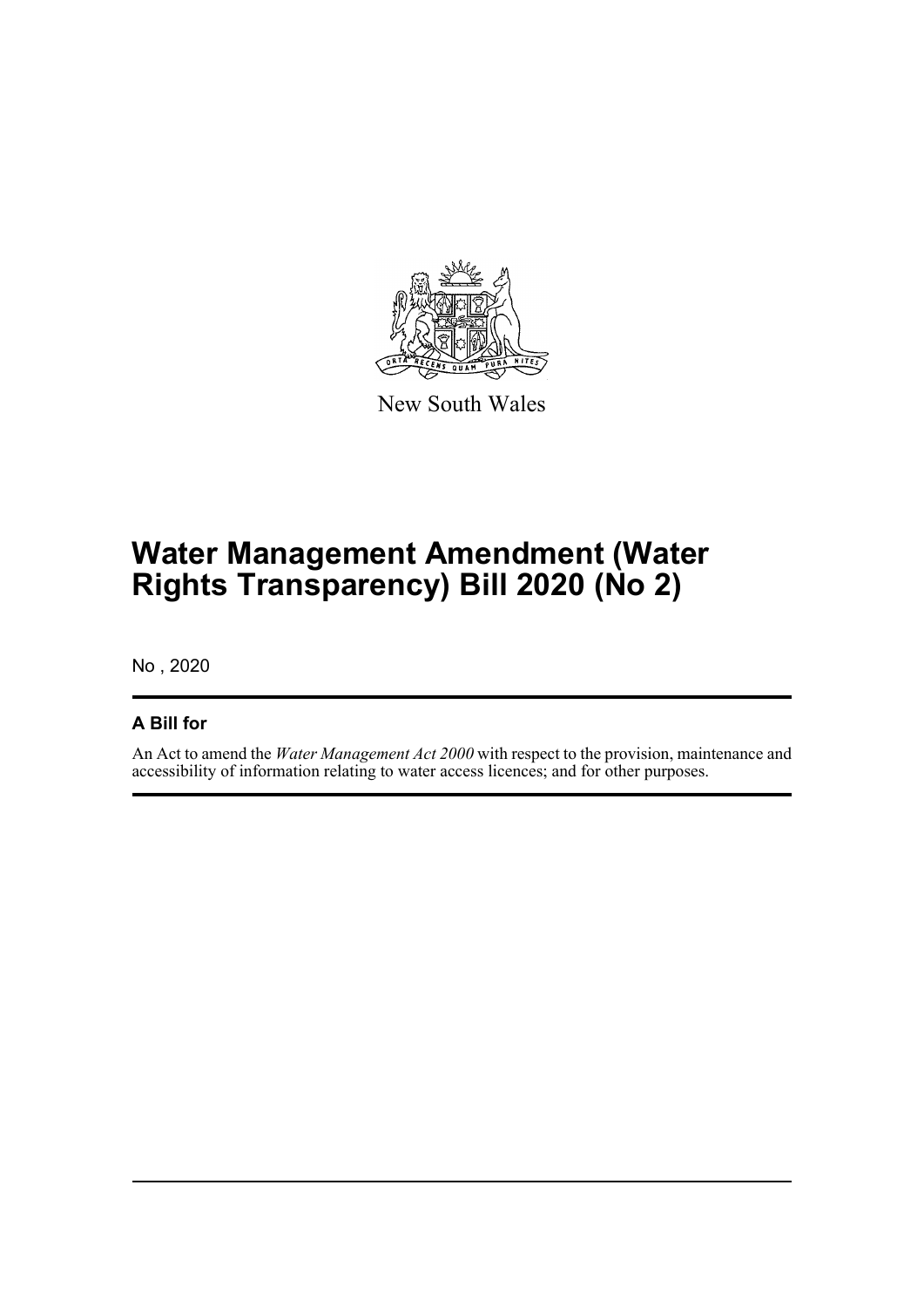<span id="page-5-1"></span><span id="page-5-0"></span>

| The Legislature of New South Wales enacts—                                          | 1                   |
|-------------------------------------------------------------------------------------|---------------------|
| Name of Act                                                                         | $\mathcal{P}$       |
| This Act is the Water Management Amendment (Water Rights Transparency)<br>Act 2020. | 3<br>$\overline{4}$ |
| <b>Commencement</b>                                                                 | 5                   |
| This Act commences on the date of assent to this Act.                               | 6                   |
|                                                                                     |                     |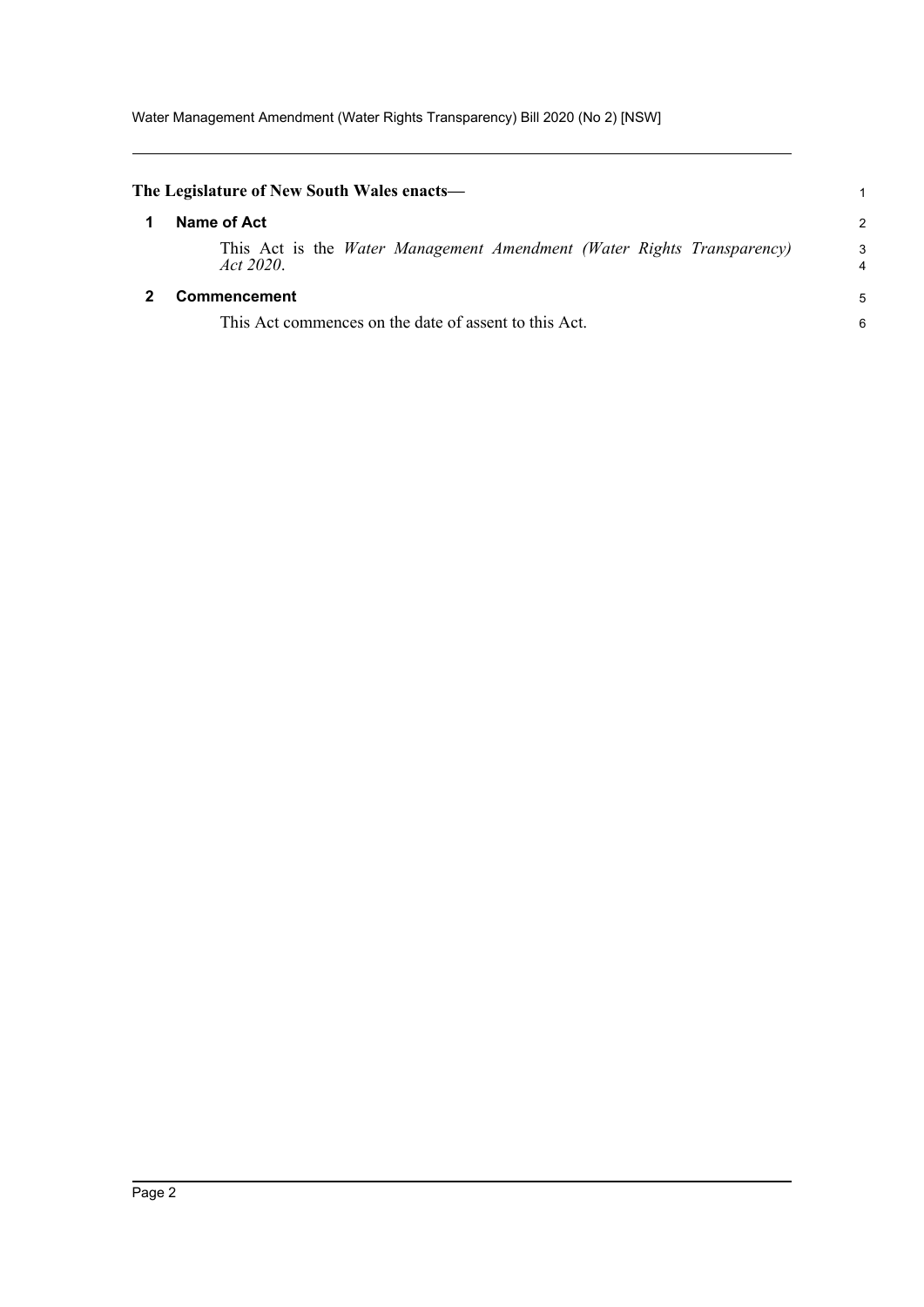## <span id="page-6-0"></span>**Schedule 1 Amendment of Water Management Act 2000 No 92**

1

|     |             |                     | <b>No 92</b>                                                                                                                                                                                                         | $\overline{c}$ |
|-----|-------------|---------------------|----------------------------------------------------------------------------------------------------------------------------------------------------------------------------------------------------------------------|----------------|
| [1] |             |                     | <b>Section 71 Water Access Licence Register</b>                                                                                                                                                                      | 3              |
|     |             |                     | Omit section $71(3)$ and (4). Insert instead—                                                                                                                                                                        | 4              |
|     |             | (3)                 | Subject to sections 71J and 71JA, the Access Register is to be kept in the form<br>and manner determined by the Minister.                                                                                            | 5<br>6         |
|     |             | (4)                 | The purposes of the Access Register include the following—                                                                                                                                                           | $\overline{7}$ |
|     |             |                     | to create, maintain and update records of the rights, interests and<br>(a)<br>entitlements held in and claimed over access licences and the persons<br>holding or claiming those rights, interests and entitlements, | 8<br>9<br>10   |
|     |             |                     | to facilitate public access to those records.<br>(b)                                                                                                                                                                 | 11             |
|     |             |                     | Note. Public registers are subject to Part 6 of the Privacy and Personal Information<br>Protection Act 1998.                                                                                                         | 12<br>13       |
| [2] |             | <b>Section 71CA</b> |                                                                                                                                                                                                                      | 14             |
|     |             |                     | Insert after section 71C-                                                                                                                                                                                            | 15             |
|     | <b>71CA</b> |                     | <b>Audit of Access Register</b>                                                                                                                                                                                      | 16             |
|     |             | (1)                 | The Minister is to ensure that the Access Register is audited in accordance<br>with this section.                                                                                                                    | 17<br>18       |
|     |             | (2)                 | An audit of the Access Register is to be carried out for the purpose of<br>ascertaining whether the provisions of this Division are being given effect to.                                                           | 19<br>20       |
|     |             | (3)                 | An audit under this section is to be carried out by the Natural Resources<br>Commission.                                                                                                                             | 21<br>22       |
|     |             | (4)                 | An audit is to be completed—                                                                                                                                                                                         | 23             |
|     |             |                     | by 31 December 2020, and<br>(a)                                                                                                                                                                                      | 24             |
|     |             |                     | at intervals of 2 years after 31 December 2020.<br>(b)                                                                                                                                                               | 25             |
|     |             | (5)                 | The Natural Resources Commission is to provide the Minister with a report on<br>each audit under this section as soon as reasonably practicable after the audit<br>is completed.                                     | 26<br>27<br>28 |
|     |             | (6)                 | The Minister is to table a response to each audit under this section in each<br>House of Parliament within 6 months after receiving the Natural Resources<br>Commission's report on the audit.                       | 29<br>30<br>31 |
| [3] |             | <b>Section 71FA</b> |                                                                                                                                                                                                                      | 32             |
|     |             |                     | Insert before section 71G—                                                                                                                                                                                           | 33             |
|     | <b>71FA</b> |                     | <b>Definition</b>                                                                                                                                                                                                    | 34             |
|     |             |                     | In this Subdivision, <i>details</i> of an access licence means the following<br>information recorded in the Access Register-                                                                                         | 35<br>36       |
|     |             |                     | matters recorded under section 71A in relation to the licence,<br>(a)                                                                                                                                                | 37             |
|     |             |                     | matters recorded under Part 1 of Schedule 1A in relation to the licence.<br>(b)                                                                                                                                      | 38             |
| [4] |             |                     | Section 71H Searches of the Access Register                                                                                                                                                                          | 39             |
|     |             | Omit the section.   |                                                                                                                                                                                                                      | 40             |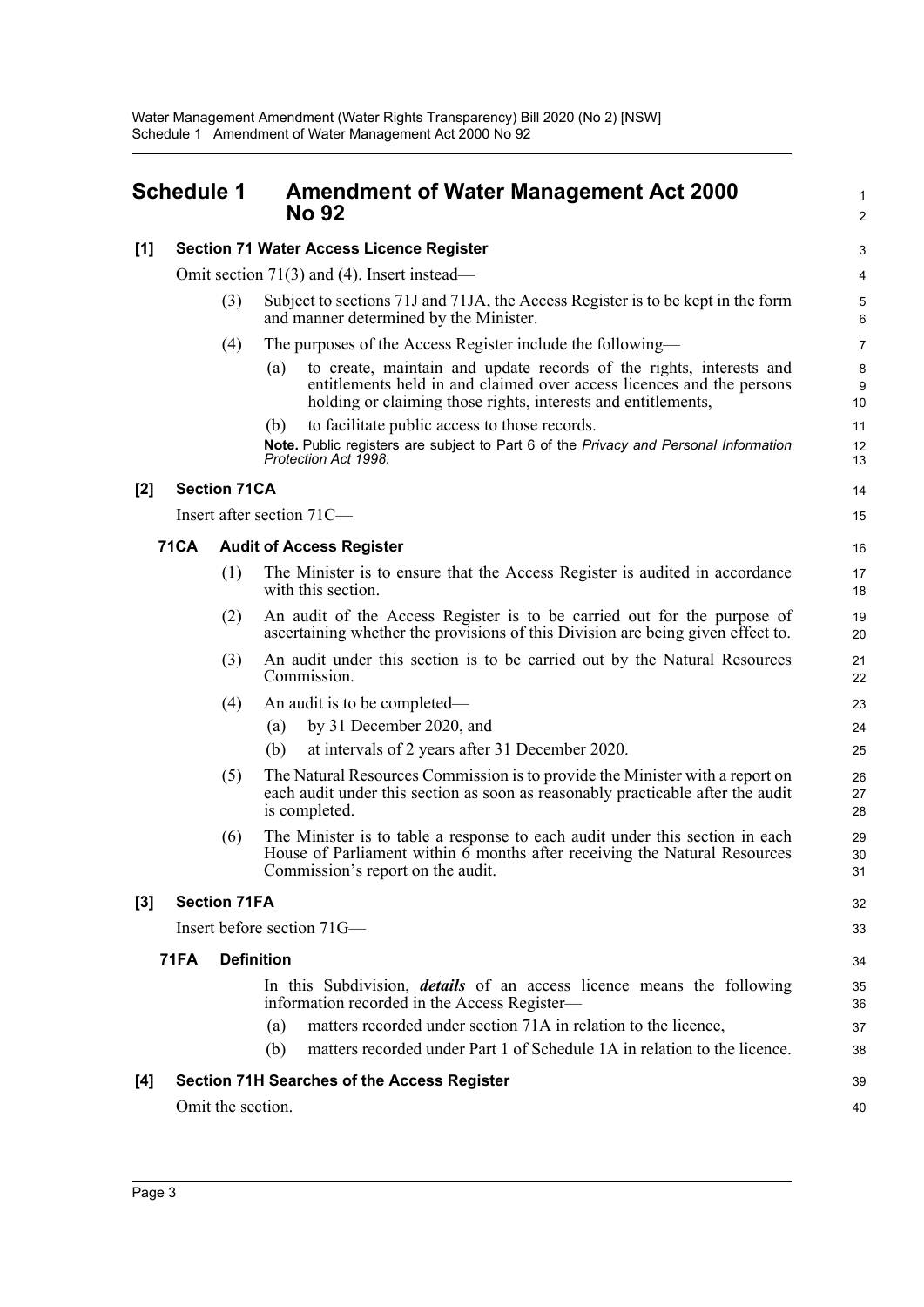| [5]              |             |     |     | Section 71I Correction and amendment of Access Register                                                                                                                                                                                                                                     | $\mathbf 1$                                       |
|------------------|-------------|-----|-----|---------------------------------------------------------------------------------------------------------------------------------------------------------------------------------------------------------------------------------------------------------------------------------------------|---------------------------------------------------|
|                  |             |     |     | Insert at the end of the section-                                                                                                                                                                                                                                                           | $\boldsymbol{2}$                                  |
|                  |             | (2) |     | The Minister is to ensure that the Access Register is kept up to date and, in<br>particular, that the Access Register is updated to record changes of details of<br>access licences that are notified by holders or co-holders of those licences or<br>of which the Minister becomes aware. | $\mathbf{3}$<br>$\overline{\mathbf{4}}$<br>5<br>6 |
| [6]              |             |     |     | Sections 71J and 71JA                                                                                                                                                                                                                                                                       | $\overline{7}$                                    |
|                  |             |     |     | Omit section 71J. Insert instead—                                                                                                                                                                                                                                                           | 8                                                 |
|                  | 71J         |     |     | <b>Public access to information in Access Register</b>                                                                                                                                                                                                                                      | 9                                                 |
|                  |             | (1) |     | The Minister is to make the information recorded in the Access Register<br>available to members of the public in accordance with this section.                                                                                                                                              | 10<br>11                                          |
|                  |             | (2) |     | The information is to be made available through an electronic search facility<br>on a publicly accessible website.                                                                                                                                                                          | 12<br>13                                          |
|                  |             | (3) |     | The information is to be made available on payment of the fee (if any)<br>approved by the Minister.                                                                                                                                                                                         | 14<br>15                                          |
|                  |             | (4) |     | A fee approved under subsection $(3)$ —                                                                                                                                                                                                                                                     | 16                                                |
|                  |             |     | (a) | may be charged in relation to searches carried out within a specified<br>period of time, in relation to individual searches or on another basis, and                                                                                                                                        | 17<br>18                                          |
|                  |             |     | (b) | if charged in relation to individual searches—is not to exceed \$10 per<br>search.                                                                                                                                                                                                          | 19<br>20                                          |
|                  |             | (5) |     | Except as provided by subsections $(3)$ and $(4)$ , access to the information is not<br>to be restricted in any way.                                                                                                                                                                        | 21<br>22                                          |
|                  |             | (6) |     | The regulations may make provision for or with respect to-                                                                                                                                                                                                                                  | 23                                                |
|                  |             |     | (a) | the authentication of searches of the Access Register, and                                                                                                                                                                                                                                  | 24                                                |
|                  |             |     | (b) | the certification of the results of those searches.                                                                                                                                                                                                                                         | 25                                                |
|                  | <b>71JA</b> |     |     | <b>Standards for Access Register search facility</b>                                                                                                                                                                                                                                        | 26                                                |
|                  |             |     |     | The electronic search facility referred to in section $71J(2)$ is to enable details<br>of access licences to be obtained by means of the entry of any of the<br>following—                                                                                                                  | 27<br>28<br>29                                    |
|                  |             |     | (a) | the name of an individual or corporation,                                                                                                                                                                                                                                                   | 30                                                |
|                  |             |     |     | $(b)$ an ABN,                                                                                                                                                                                                                                                                               | 31                                                |
|                  |             |     | (c) | the name of a government department,                                                                                                                                                                                                                                                        | 32                                                |
|                  |             |     | (d) | the name of an irrigation scheme,                                                                                                                                                                                                                                                           | 33                                                |
|                  |             |     | (e) | the number of an access licence,                                                                                                                                                                                                                                                            | 34                                                |
|                  |             |     | (f) | the number of a water supply work approval,                                                                                                                                                                                                                                                 | 35                                                |
|                  |             |     | (g) | any other matter prescribed by the regulations for the purposes of this<br>section.                                                                                                                                                                                                         | 36<br>37                                          |
| $\left[7\right]$ |             |     |     | <b>Schedule 1A Access Register</b>                                                                                                                                                                                                                                                          | 38                                                |
|                  |             |     |     | Omit "in such form as the Minister considers appropriate" from clause 1(1).                                                                                                                                                                                                                 | 39                                                |
| [8]              |             |     |     | Schedule 1A, clause 1(1)(f)-(j)                                                                                                                                                                                                                                                             | 40                                                |
|                  |             |     |     | Insert after clause $1(1)(e)$ —                                                                                                                                                                                                                                                             | 41                                                |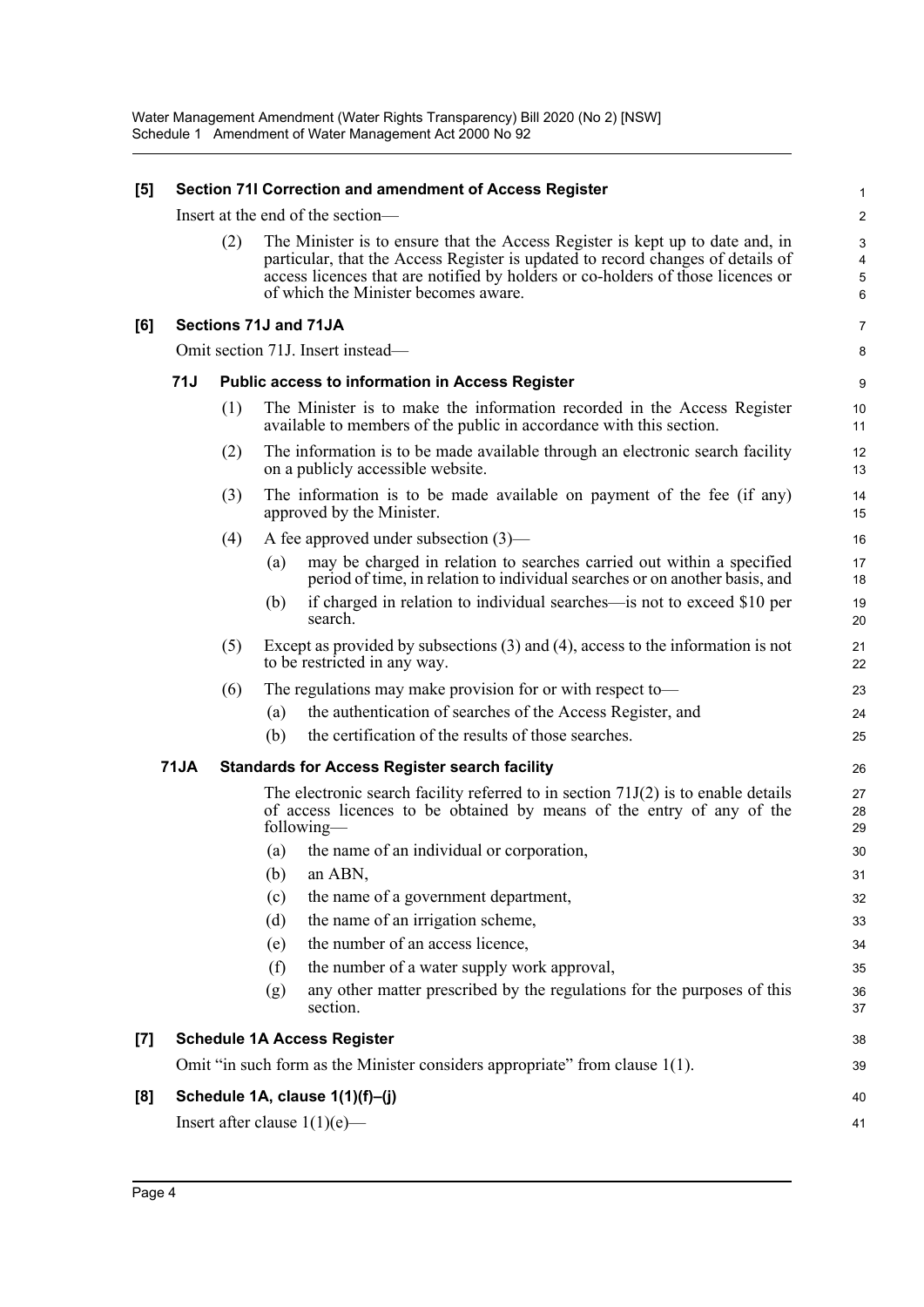|     |             | (f)               | the category or subcategory of the licence,                                                                                                                                                                                                                                                                                               | $\mathbf{1}$                   |
|-----|-------------|-------------------|-------------------------------------------------------------------------------------------------------------------------------------------------------------------------------------------------------------------------------------------------------------------------------------------------------------------------------------------|--------------------------------|
|     |             | (g)               | the date on which the licence was granted and (if applicable) on which<br>the licence is cancelled,                                                                                                                                                                                                                                       | $\overline{2}$<br>$\mathbf{3}$ |
|     |             | (h)               | the purchase price (if any) of the licence,                                                                                                                                                                                                                                                                                               | $\overline{\mathbf{4}}$        |
|     |             | (i)               | the water access licence number of the licence,                                                                                                                                                                                                                                                                                           | 5                              |
|     |             | (i)               | any other information required by the approved form for the licence<br>application.                                                                                                                                                                                                                                                       | 6<br>$\overline{7}$            |
| [9] |             |                   | Schedule 9 Savings, transitional and other provisions                                                                                                                                                                                                                                                                                     | 8                              |
|     |             |                   | Insert at the end of the Schedule, with appropriate Part and clause numbering—                                                                                                                                                                                                                                                            | 9                              |
|     | <b>Part</b> |                   | <b>Provisions consequent on enactment of Water</b><br><b>Management Amendment (Water Rights</b><br><b>Transparency) Act 2020</b>                                                                                                                                                                                                          | 10<br>11<br>12                 |
|     |             | <b>Definition</b> |                                                                                                                                                                                                                                                                                                                                           | 13                             |
|     |             |                   | In this Part, <i>amending Act</i> means the <i>Water Management Amendment (Water</i><br>Rights Transparency) Act 2020.                                                                                                                                                                                                                    | 14<br>15                       |
|     |             |                   | Provision of additional details for Access Register                                                                                                                                                                                                                                                                                       | 16                             |
|     | (1)         |                   | This clause applies to access licences—                                                                                                                                                                                                                                                                                                   | 17                             |
|     |             | (a)               | that were in force on the day on which the amending Act commenced, or                                                                                                                                                                                                                                                                     | 18                             |
|     |             | (b)               | for which an application was made before the day on which the<br>amending Act commenced but was not determined on or before that<br>day.                                                                                                                                                                                                  | 19<br>20<br>21                 |
|     | (2)         |                   | A holder or co-holder of an access licence to which this clause applies must,<br>within 12 months of the commencement of the amending Act, provide the<br>Minister with information that would have been required by the approved form<br>if the licence had been applied for on or after the day on which the amending<br>Act commenced. | 22<br>23<br>24<br>25<br>26     |
|     | (3)         |                   | If a holder or co-holder of an access licence to which this clause applies fails<br>to comply with subclause $(2)$ —                                                                                                                                                                                                                      | 27<br>28                       |
|     |             | (a)               | the Minister may cancel the licence, and                                                                                                                                                                                                                                                                                                  | 29                             |
|     |             | (b)               | the holder or co-holder is not eligible to apply for further access licences<br>until the required information is provided.                                                                                                                                                                                                               | 30<br>31                       |
|     | (4)         |                   | The Minister is to ensure that information provided under this clause is<br>recorded in the Access Register.                                                                                                                                                                                                                              | 32<br>33                       |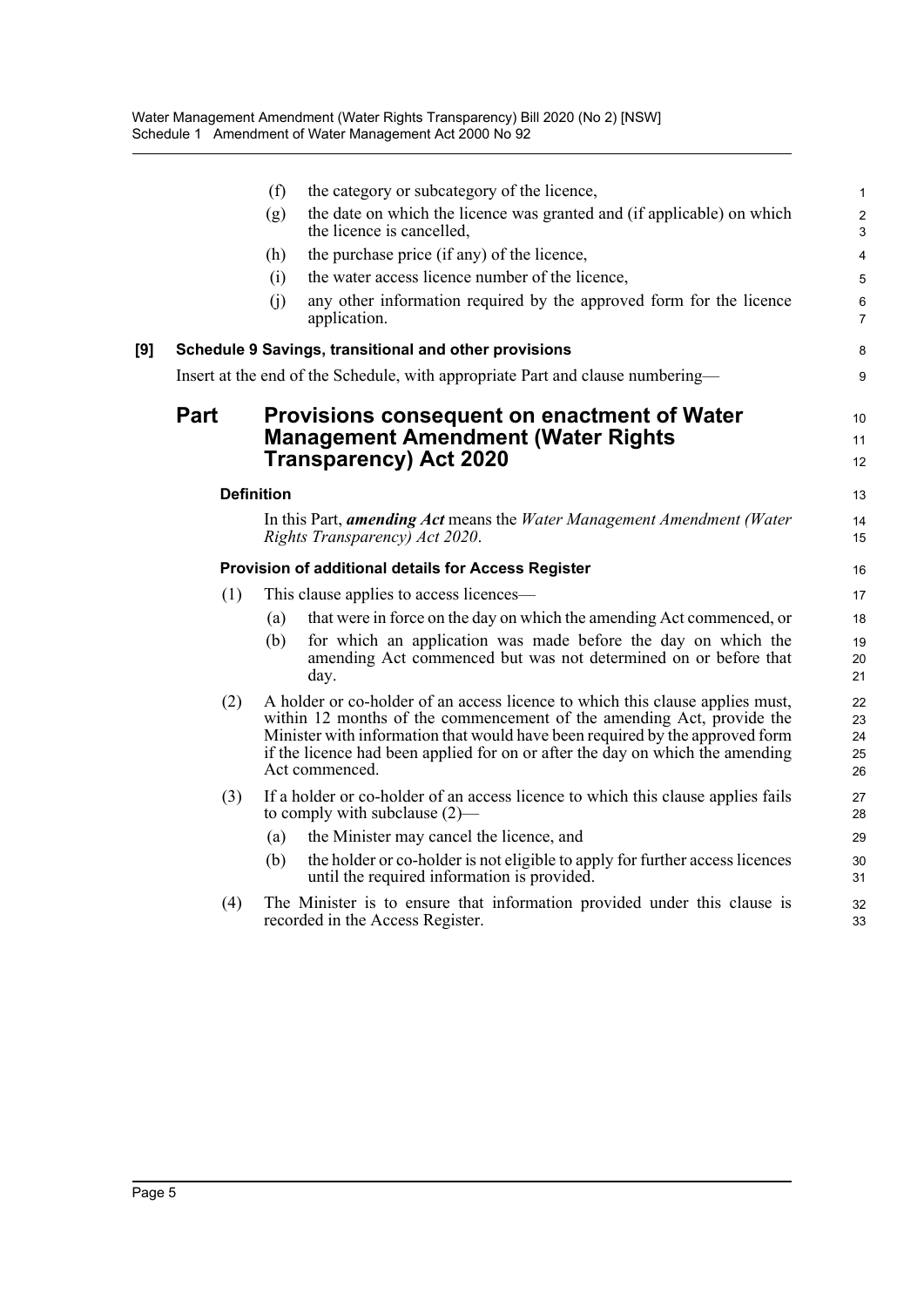<span id="page-9-0"></span>

|                  | <b>Schedule 2</b> |                  | Amendment of other legislation                                                                                                                                                                                                                   | 1                             |
|------------------|-------------------|------------------|--------------------------------------------------------------------------------------------------------------------------------------------------------------------------------------------------------------------------------------------------|-------------------------------|
| 2.1              |                   |                  | <b>Constitution Act 1902 No 32</b>                                                                                                                                                                                                               | $\boldsymbol{2}$              |
| $[1]$            |                   |                  | Section 14A Disclosure of pecuniary interests and other matters by Members                                                                                                                                                                       | 3                             |
|                  |                   |                  | Insert after section $14A(1)$ —                                                                                                                                                                                                                  | 4                             |
|                  |                   | (1A)             | To avoid doubt, and without limiting subsection (1), a regulation made under<br>subsection (1) may require the disclosure of pecuniary interests or other<br>matters held by or relating to spouses of Members of either House of<br>Parliament. | 5<br>6<br>$\overline{7}$<br>8 |
| $[2]$            |                   | Section 14A(8)   |                                                                                                                                                                                                                                                  | 9                             |
|                  |                   |                  | Insert after section $14A(7)$ —                                                                                                                                                                                                                  | 10                            |
|                  |                   | (8)              | In this section-                                                                                                                                                                                                                                 | 11                            |
|                  |                   |                  | <i>spouse</i> , of a person, means the following but, if more than one person would<br>qualify as the person's spouse, means only the latest person to qualify—                                                                                  | 12<br>13                      |
|                  |                   |                  | a person to whom the person is legally married (including a husband or<br>(a)<br>wife of the person),                                                                                                                                            | 14<br>15                      |
|                  |                   |                  | the person's de facto partner.<br>(b)                                                                                                                                                                                                            | 16                            |
| $2.2\phantom{0}$ |                   |                  | <b>Constitution (Disclosures by Members) Regulation 1983</b>                                                                                                                                                                                     | 17                            |
| [1]              |                   |                  | <b>Clause 6A Supplementary ordinary returns</b>                                                                                                                                                                                                  | 18                            |
|                  |                   |                  | Insert ", $8A$ " after " $8$ " in clause $6A(4)(a)$ .                                                                                                                                                                                            | 19                            |
| $[2]$            |                   |                  | <b>Clause 7 Interpretation-Part 3</b>                                                                                                                                                                                                            | 20                            |
|                  |                   |                  | Insert in alphabetical order in clause $7(1)$ —                                                                                                                                                                                                  | 21                            |
|                  |                   |                  | spouse, of a person, has the same meaning as in section 14A of the Act.<br><i>water access licence</i> means an access licence within the meaning of the <i>Water</i><br>Management Act 2000.                                                    | 22<br>23<br>24                |
| $[3]$            |                   | <b>Clause 8A</b> |                                                                                                                                                                                                                                                  | 25                            |
|                  |                   |                  | Insert after clause 8-                                                                                                                                                                                                                           | 26                            |
|                  | 8A                |                  | <b>Water access licences</b>                                                                                                                                                                                                                     | 27                            |
|                  |                   |                  | (1) A Member must disclose in a primary return and an ordinary return-                                                                                                                                                                           | 28                            |
|                  |                   |                  | the water access licence number of each water access licence in which<br>(a)<br>the Member or the Member's spouse (if any) had an interest—                                                                                                      | 29<br>30                      |
|                  |                   |                  | in the case of a primary return—on the primary return date or at<br>(i)<br>any time during the period of 5 years ending on the primary return<br>date, or                                                                                        | 31<br>32<br>33                |
|                  |                   |                  | in the case of an ordinary return—at any time during the ordinary<br>(ii)<br>return period, and                                                                                                                                                  | 34<br>35                      |
|                  |                   |                  | the nature of the interest in each water access licence.<br>(b)                                                                                                                                                                                  | 36                            |
|                  |                   | (2)              | An interest in a water access licence need not be disclosed by a Member in a<br>primary return or an ordinary return if-                                                                                                                         | 37<br>38                      |
|                  |                   |                  | the Member or Member's spouse had the interest only in his or her<br>(a)<br>capacity as the executor or administrator of the estate of a deceased                                                                                                | 39<br>40                      |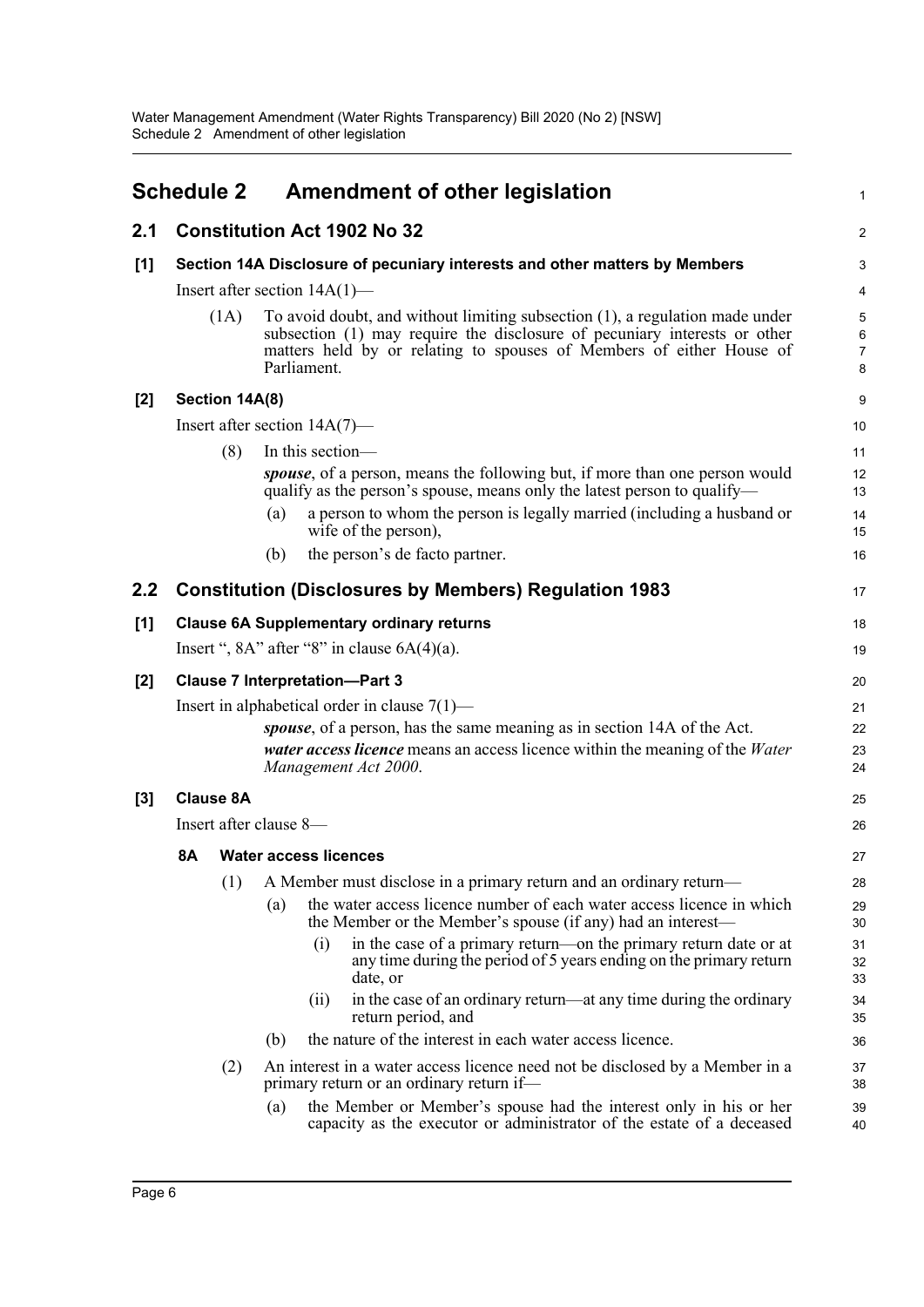person and neither the Member nor the Member's spouse was a beneficiary under the will or intestacy, or

(b) the Member or Member's spouse had the interest only in his or her capacity as a trustee and acquired the interest in the ordinary course of any occupation which is not related to the Member's duties as a Member.

#### **[4] Schedule 1 Forms**

Insert ", 8A" after "8" in item 2 of the matter headed "Directions" in Form 1.

#### **[5] Schedule 1, Form 1, Section 1, Part 1A**

Insert after Part 1—

#### **Part 1A Water access licences**

Under clause 8A of the *Constitution (Disclosures by Members) Regulation 1983*, you must disclose in Part 1A of the return the water access licence number of each water access licence in which you or your spouse had an interest on the date on which you took the pledge of loyalty (or at any time during the period of 5 years ending on that date) and the nature of the interest in the water access licence. Make a separate entry for each water access licence, separated by a line, in Part 1A of the return. 12 13  $14$ 15 16 17

#### **Example entries only—**

| Water access licence number | <b>Nature of interest</b> |
|-----------------------------|---------------------------|
| WAL12345678                 | $ Co-holder $             |
| WAL87654321                 | Holder                    |

#### **[6] Schedule 1, Form 1, Section 2, Part 1A**

Insert after Part 1—

#### **Part 1A Water access licences**

| Water access licence number | Nature of interest |  |
|-----------------------------|--------------------|--|
|                             |                    |  |
|                             |                    |  |
|                             |                    |  |
|                             |                    |  |
|                             |                    |  |
|                             |                    |  |
|                             |                    |  |
|                             |                    |  |
|                             |                    |  |
|                             |                    |  |
|                             |                    |  |
|                             |                    |  |

**[7] Schedule 1, Form 2, Section 1, Part 1A** Insert after Part 1—

11

18 19

20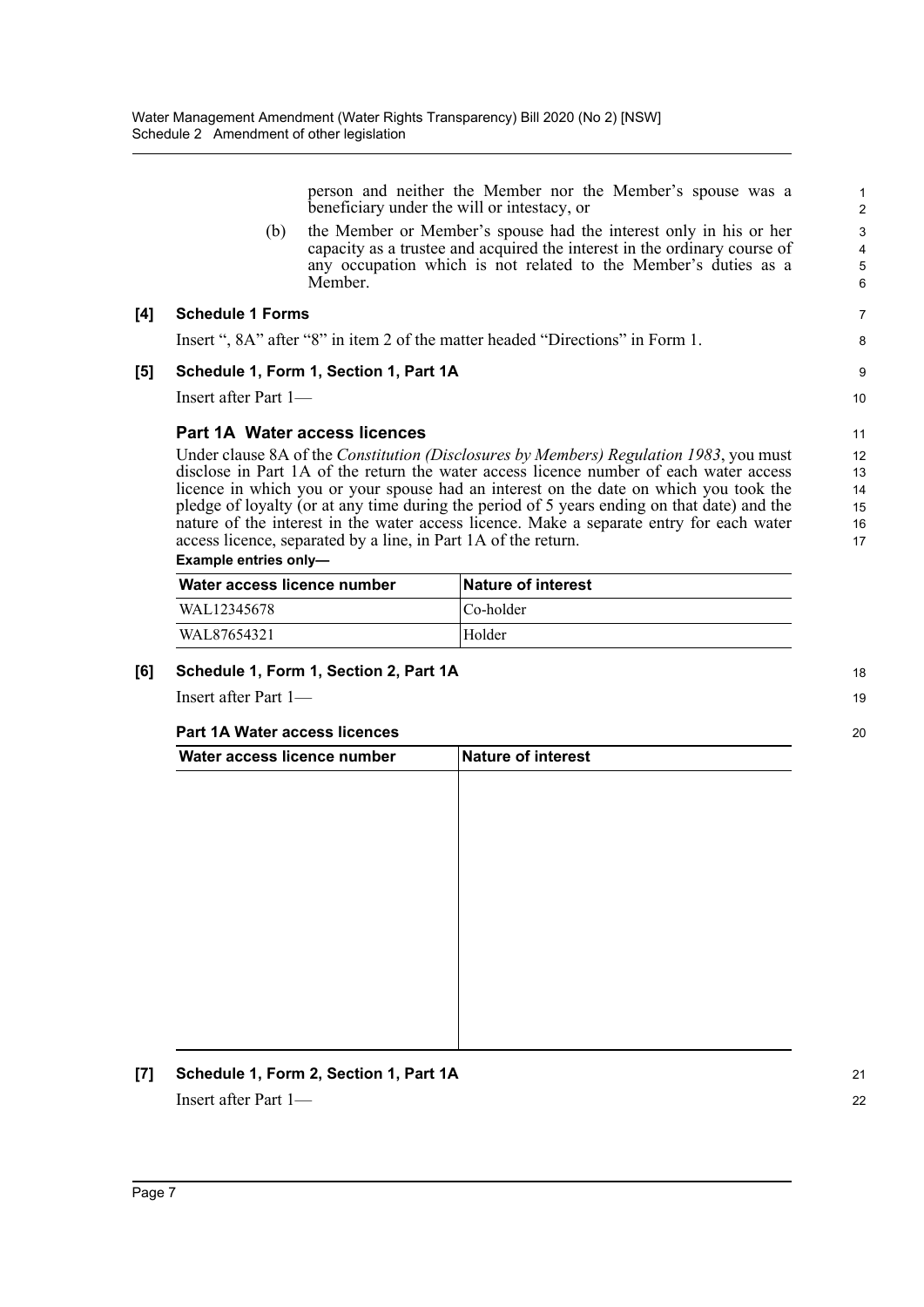### **Part 1A Water access licences**

Under clause 8A of the *Constitution (Disclosures by Members) Regulation 1983*, you must disclose in Part 1A of the return the water access licence number of each water access licence in which you or your spouse had an interest at any time during the ordinary return period and the nature of the interest in the water access licence. Make a separate entry for each water access licence, separated by a line, in Part 1A of the return. **Example entries only—** 

7 8

9

15 16

Water access licence number | Nature of interest WAL12345678 Co-holder WAL87654321 Holder

#### **[8] Schedule 1, Form 2, Section 2, Part 1A**

Insert after Part 1—

#### **Part 1A Water access licences**

| Water access licence number | Nature of interest |  |
|-----------------------------|--------------------|--|
|                             |                    |  |
|                             |                    |  |
|                             |                    |  |
|                             |                    |  |
|                             |                    |  |
|                             |                    |  |
|                             |                    |  |
|                             |                    |  |
|                             |                    |  |
|                             |                    |  |
|                             |                    |  |
|                             |                    |  |

#### **[9] Schedule 1, Form 3, Section 1, item 3(a1)**

Insert after item  $3(a)$ —

(a1) held any interests in water access licences, or your spouse has held any interests in water access licences, which are additional to those already disclosed in your most recent return, or

#### **[10] Schedule 1, Form 3, Section 1, Part 1A**

Insert after Part 1—

### **Part 1A Water access licences**

List in Part 1A in Division B of the return the water access licence number of each water access licence in which you or your spouse had an interest during the supplementary ordinary return period that is additional to the interests in water access licences that you have already disclosed in your most recent return.

#### **Example entries only—**

| Water access licence number | <b>Nature of interest</b> |
|-----------------------------|---------------------------|
| WAL12345678                 | ∣Co-holder                |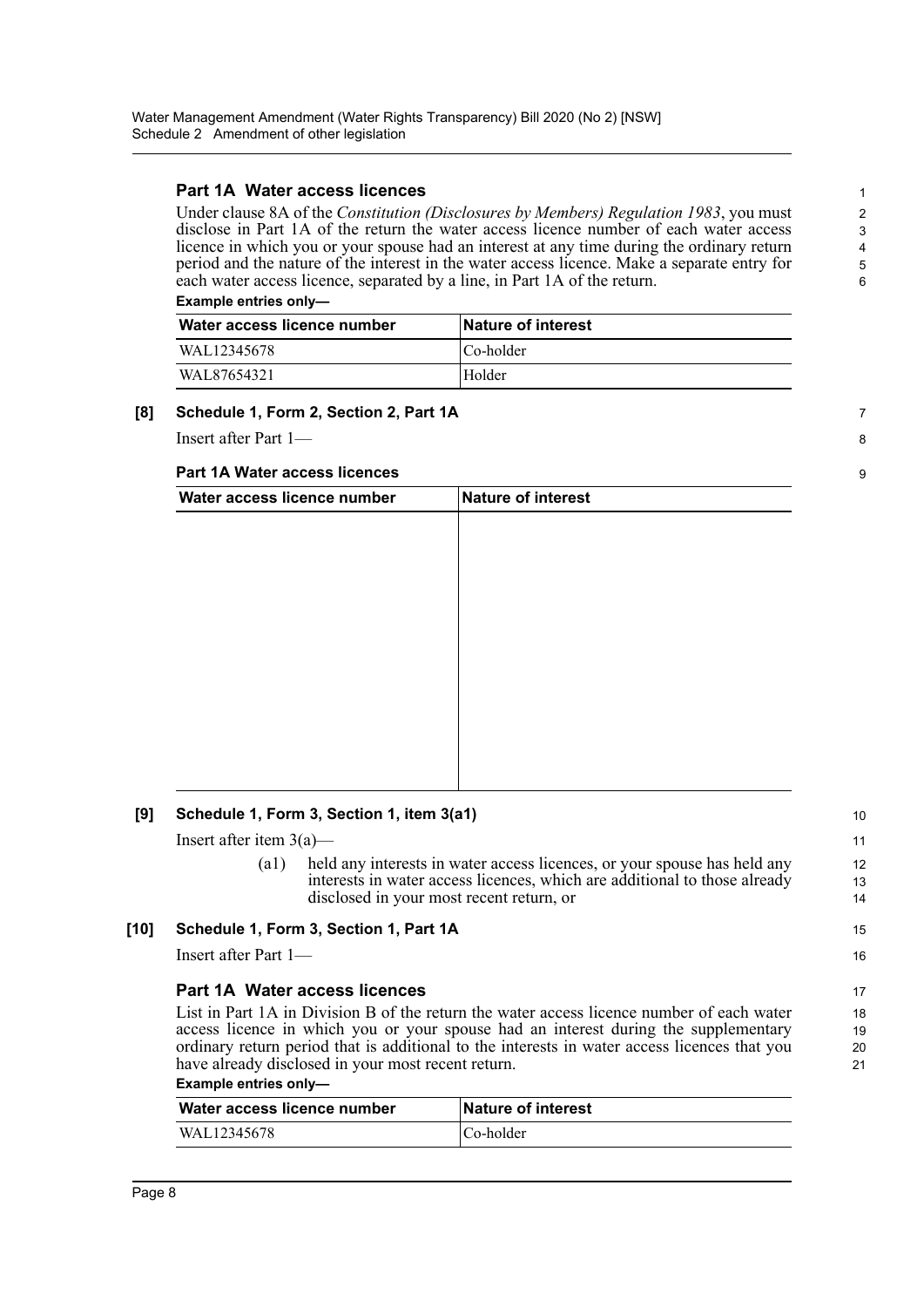| Water access licence number | <b>Nature of interest</b> |
|-----------------------------|---------------------------|
| WAL87654321                 | Holder                    |

1 2

3

### **[11] Schedule 1, Form 3, Section 2, Division B, Part 1A**

Insert after Part 1—

### **Part 1A Water access licences**

| Water access licence number | Nature of interest |  |
|-----------------------------|--------------------|--|
|                             |                    |  |
|                             |                    |  |
|                             |                    |  |
|                             |                    |  |
|                             |                    |  |
|                             |                    |  |
|                             |                    |  |
|                             |                    |  |
|                             |                    |  |
|                             |                    |  |
|                             |                    |  |

| 2.3 | <b>Water Management (General) Regulation 2018</b>                                                                                      |                                                                                                                                                                                                           |          |                                                                                             |          |  |  |
|-----|----------------------------------------------------------------------------------------------------------------------------------------|-----------------------------------------------------------------------------------------------------------------------------------------------------------------------------------------------------------|----------|---------------------------------------------------------------------------------------------|----------|--|--|
| [1] | <b>Clause 9 Applications generally</b>                                                                                                 |                                                                                                                                                                                                           |          |                                                                                             |          |  |  |
|     | Insert "and contain or be accompanied by any information required by the approved form"<br>after "approved form" in clause $9(1)(a)$ . |                                                                                                                                                                                                           |          |                                                                                             |          |  |  |
| [2] | Clause 9(1)(b)                                                                                                                         |                                                                                                                                                                                                           |          |                                                                                             |          |  |  |
|     | Insert "and verified by statutory declaration" after "each applicant".                                                                 |                                                                                                                                                                                                           |          |                                                                                             |          |  |  |
| [3] | Clause 9(1A)                                                                                                                           |                                                                                                                                                                                                           |          |                                                                                             |          |  |  |
|     | Insert after clause $9(1)$ —                                                                                                           |                                                                                                                                                                                                           |          |                                                                                             |          |  |  |
|     | (1A)                                                                                                                                   | Without limiting subclause $(1)$ , the information required by the approved form<br>for an application under Part 2 of Chapter 3 of the Act is to include the<br>following in relation to each applicant— |          |                                                                                             |          |  |  |
|     |                                                                                                                                        | (a)                                                                                                                                                                                                       |          | the applicant's name,                                                                       | 15       |  |  |
|     |                                                                                                                                        | (b)                                                                                                                                                                                                       |          | details of any existing interests in access licences held by the applicant,                 | 16       |  |  |
|     |                                                                                                                                        | (c)                                                                                                                                                                                                       | details, | if the applicant is an individual—the applicant's address and contact                       | 17<br>18 |  |  |
|     |                                                                                                                                        | (d)                                                                                                                                                                                                       |          | if the applicant is a corporation—                                                          | 19       |  |  |
|     |                                                                                                                                        |                                                                                                                                                                                                           | (i)      | the corporation's registered address, and                                                   | 20       |  |  |
|     |                                                                                                                                        |                                                                                                                                                                                                           | (11)     | the corporation's ACN or (if applicable) ABRN, and                                          | 21       |  |  |
|     |                                                                                                                                        |                                                                                                                                                                                                           | (iii)    | the position held by the person making the application on behalf<br>of the corporation, and | 22<br>23 |  |  |